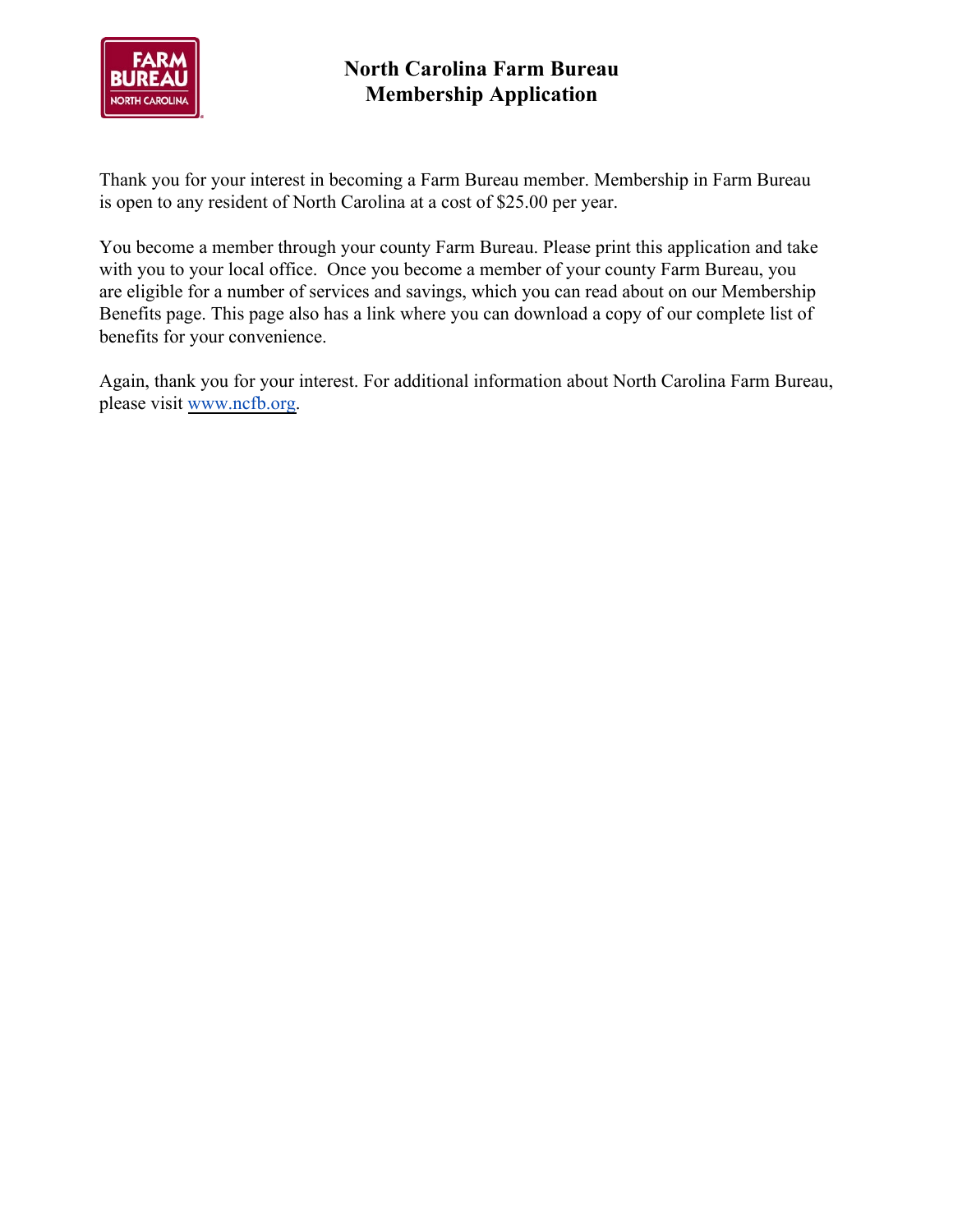

## **North Carolina Farm Bureau Membership Application**

## **Have you ever been a Farm Bureau member before? Yes / No** *(circle one)*

| If Yes, what year | <b>Member Number</b> |
|-------------------|----------------------|
| <i>(if known)</i> | <i>(if known)</i>    |

| ıber Number |  |
|-------------|--|
|             |  |

When completing the following information, the fields marked with an asterisk ( $*$ ) are required fields.

|                    | (Middle)                                                                                                                                  |          |                                 | (Suffix/Professional Designation)                                                                                                                                            |
|--------------------|-------------------------------------------------------------------------------------------------------------------------------------------|----------|---------------------------------|------------------------------------------------------------------------------------------------------------------------------------------------------------------------------|
|                    |                                                                                                                                           |          |                                 |                                                                                                                                                                              |
|                    |                                                                                                                                           |          |                                 |                                                                                                                                                                              |
| (Street)           |                                                                                                                                           |          |                                 |                                                                                                                                                                              |
| (City)             |                                                                                                                                           | (County) | (State)                         | (Zip)                                                                                                                                                                        |
| $\frac{1}{(Home)}$ |                                                                                                                                           |          |                                 | $\frac{1}{\sqrt{Cell}}$                                                                                                                                                      |
|                    |                                                                                                                                           |          | Cell                            |                                                                                                                                                                              |
|                    |                                                                                                                                           |          |                                 |                                                                                                                                                                              |
|                    |                                                                                                                                           |          |                                 |                                                                                                                                                                              |
| (Street)           |                                                                                                                                           |          |                                 |                                                                                                                                                                              |
|                    |                                                                                                                                           |          |                                 | (Zip)                                                                                                                                                                        |
|                    |                                                                                                                                           |          |                                 |                                                                                                                                                                              |
|                    |                                                                                                                                           |          |                                 |                                                                                                                                                                              |
| (First)            | (Middle)                                                                                                                                  |          |                                 | (Suffix/Professional Designation)                                                                                                                                            |
|                    |                                                                                                                                           |          |                                 |                                                                                                                                                                              |
|                    |                                                                                                                                           |          |                                 |                                                                                                                                                                              |
|                    |                                                                                                                                           |          |                                 |                                                                                                                                                                              |
|                    | <b>Member Name</b> * (please print)<br>(Full Legal Name)<br>(First)<br>Mailing Address *<br>(City)<br><b>Spouse's Name</b> (please print) |          | For Office Use Only<br>(County) | Selling Agent Number<br>(Last)<br>Gender*: M F<br>$\frac{1}{(Work)}$<br>Preferred Phone (Choose One) Home Work<br>Business Name<br>(State)<br>(Last)<br>Gender: M_____ F____ |